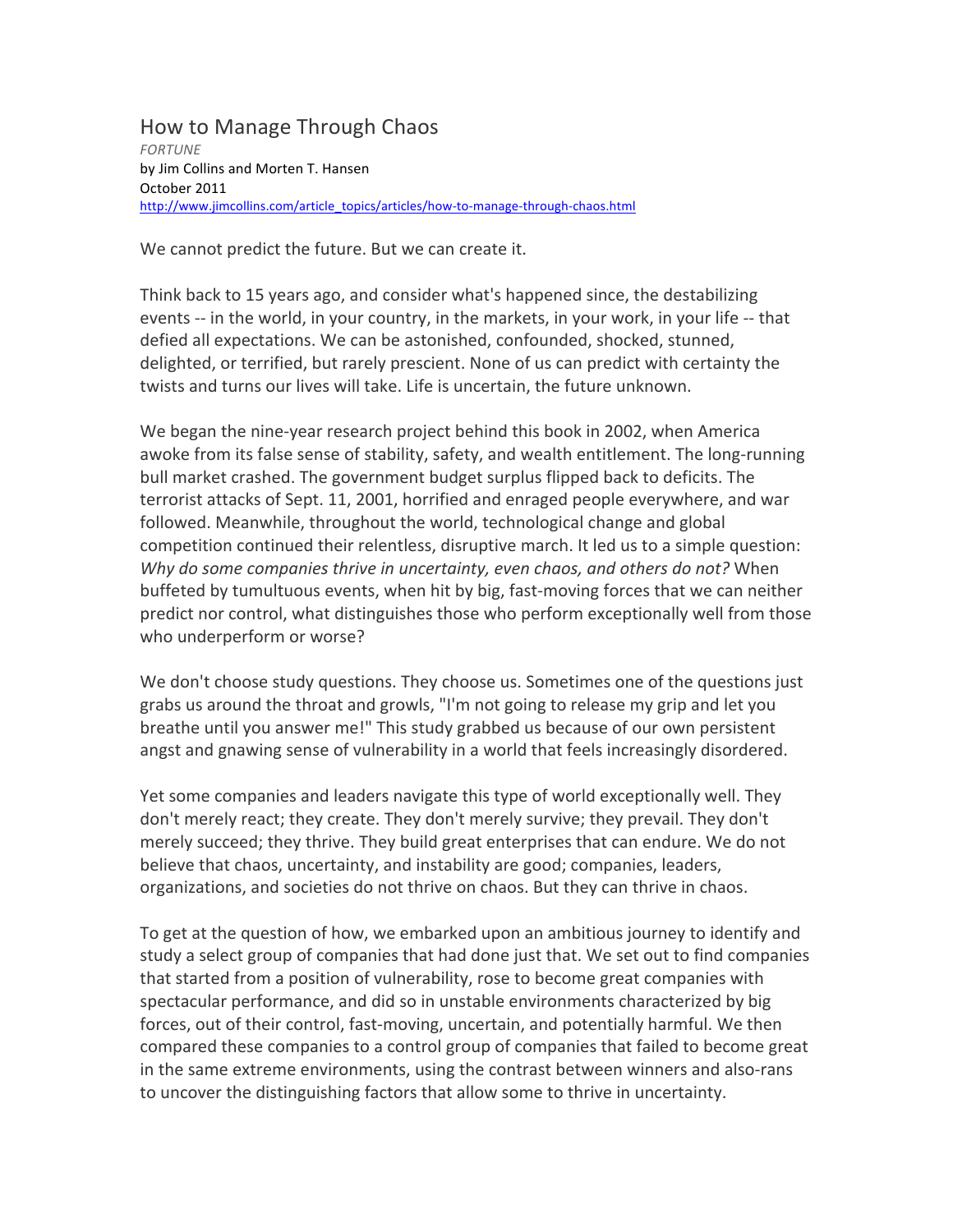From an initial list of 20,400 companies, we sifted through 11 layers of cuts to identify cases that met all our tests (our study era ran through 2002). Only seven did. We labeled our high-performing study cases with the moniker "10X" because they didn't merely get by or just become successful. They truly thrived. Every 10X case beat its industry index by at least 10 times. Consider one 10X case, Southwest Airlines (LUV). Just think of everything that slammed the airline industry from 1972 to 2002: Fuel shocks. Deregulation. Labor strife. Air-traffic controller strikes. Crippling recessions. Interest rate spikes. Hijackings. Bankruptcy after bankruptcy after bankruptcy. And in 2001, the terrorist attacks of Sept. 11. And yet if you'd invested \$10,000 in Southwest Airlines on Dec. 31, 1972 (when it was just a tiny little outfit with three airplanes, barely reaching breakeven and besieged by larger airlines out to kill the fledgling), your \$10,000 would have grown to nearly \$12 million by the end of 2002, a return 63 times better than the general stock market. These are impressive results by any measure, but they're astonishing when you take into account the roiling storms, destabilizing shocks, and chronic uncertainty of Southwest's environment. Meanwhile, Southwest's direct comparison, Pacific Southwest Airlines (PSA), flailed and was rendered irrelevant, despite having the same business model in the same industry with the same opportunity to become great.

Why did the 10X companies achieve such spectacular results, especially when direct comparisons -- companies operating in the same fast-moving, unpredictable, and tumultuous environments -- did not? Part of the answer lies in the distinctive behaviors of their leaders.

#### Are you an Amundsen or a Scott?

In October 1911, two teams of adventurers made their final preparations in their quest to be the first people in modern history to reach the South Pole. For one team, it would be a race to victory and a safe return home. For the second team, it would be a devastating defeat, reaching the Pole only to find the wind-whipped flags of their rivals planted 34 days earlier, followed by a race for their lives -- a race that they lost in the end, as the advancing winter swallowed them up. All five members of the second Pole team perished, staggering from exhaustion, suffering the dead-black pain of frostbite, and then freezing to death as some wrote their final journal entries and notes to loved ones back home.

It's a near-perfect matched pair. Here we have two expedition leaders -- Roald Amundsen, the winner, and Robert Falcon Scott, the loser -- of similar ages (39 and 43) and with comparable experience. Amundsen and Scott started their respective journeys for the Pole within days of each other, both facing a roundtrip of more than 1,400 miles into an uncertain and unforgiving environment, where temperatures could easily reach 20° below zero even during the summer, made worse by gale-force winds. And keep in mind, this was 1911. They had no means of modern communication to call back to base camp -- no radio, no cellphones, no satellite links -- and a rescue would have been highly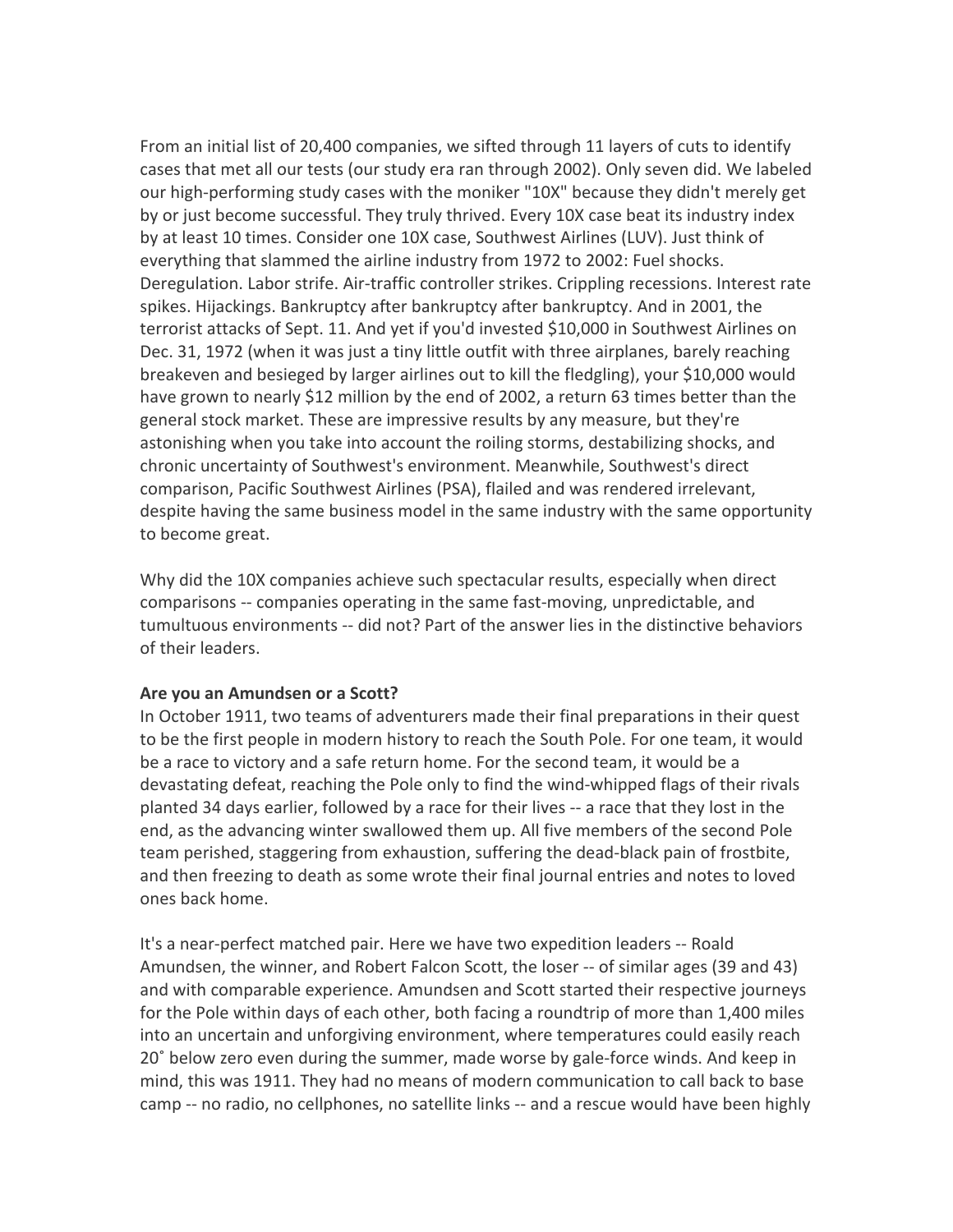improbable at the South Pole if they screwed up. One leader led his team to victory and safety. The other led his team to defeat and death.

What separated these two men? Why did one achieve spectacular success in such an extreme set of conditions, while the other failed even to survive? It's a fascinating question and a vivid analogy for our overall topic. Here we have two leaders, both on quests for extreme achievement in an extreme environment. And it turns out that the 10X business leaders in our research behaved very much like Amundsen and the comparison leaders behaved much more like Scott.

Amundsen and Scott achieved dramatically different outcomes not because they faced dramatically different circumstances. In the first 34 days of their respective expeditions, according to Roland Huntford in his superb book The Last Place on Earth, Amundsen and Scott had exactly the same ratio, 56%, of good days to bad days of weather. If they faced the same environment in the same year with the same goal, the causes of their respective success and failure simply cannot be the environment. They had divergent outcomes principally because they displayed very different behaviors.

So, too, with the leaders in our research study. Like Amundsen and Scott, our matched pairs were vulnerable to the same environments at the same time. Yet some leaders proved themselves to be 10Xers while leaders on the other side of the pair did not. Let's first look at what we did not find about 10Xers relative to their less successful comparisons: They're not more creative. They're not more visionary. They're not more charismatic. They're not more ambitious. They're not more blessed by luck. They're not more risk-seeking. They're not more heroic. And they're not more prone to making big, bold moves. To be clear, we're not saying that 10Xers lacked creative intensity, ferocious ambition, or the courage to bet big. They displayed all these traits, but so did their less successful comparisons.

So then, how did the 10Xers distinguish themselves? First, they embrace a paradox of control and noncontrol. On the one hand, 10Xers understand that they face continuous uncertainty and that they cannot control, and cannot accurately predict, significant aspects of the world around them. On the other hand, they reject the idea that forces outside their control or chance events will determine their results; they accept full responsibility for their own fate.

10Xers then bring this idea to life by a triad of core behaviors: fanatic discipline, empirical creativity, and productive paranoia. And they all led their teams with a surprising method of self-control in an out-of-control world.

# **The 20-Mile March**

Imagine you're standing with your feet in the Pacific Ocean in San Diego, looking inland. You're about to embark on a 3,000-mile walk, from San Diego to the tip of Maine. On the first day you march 20 miles, making it out of town.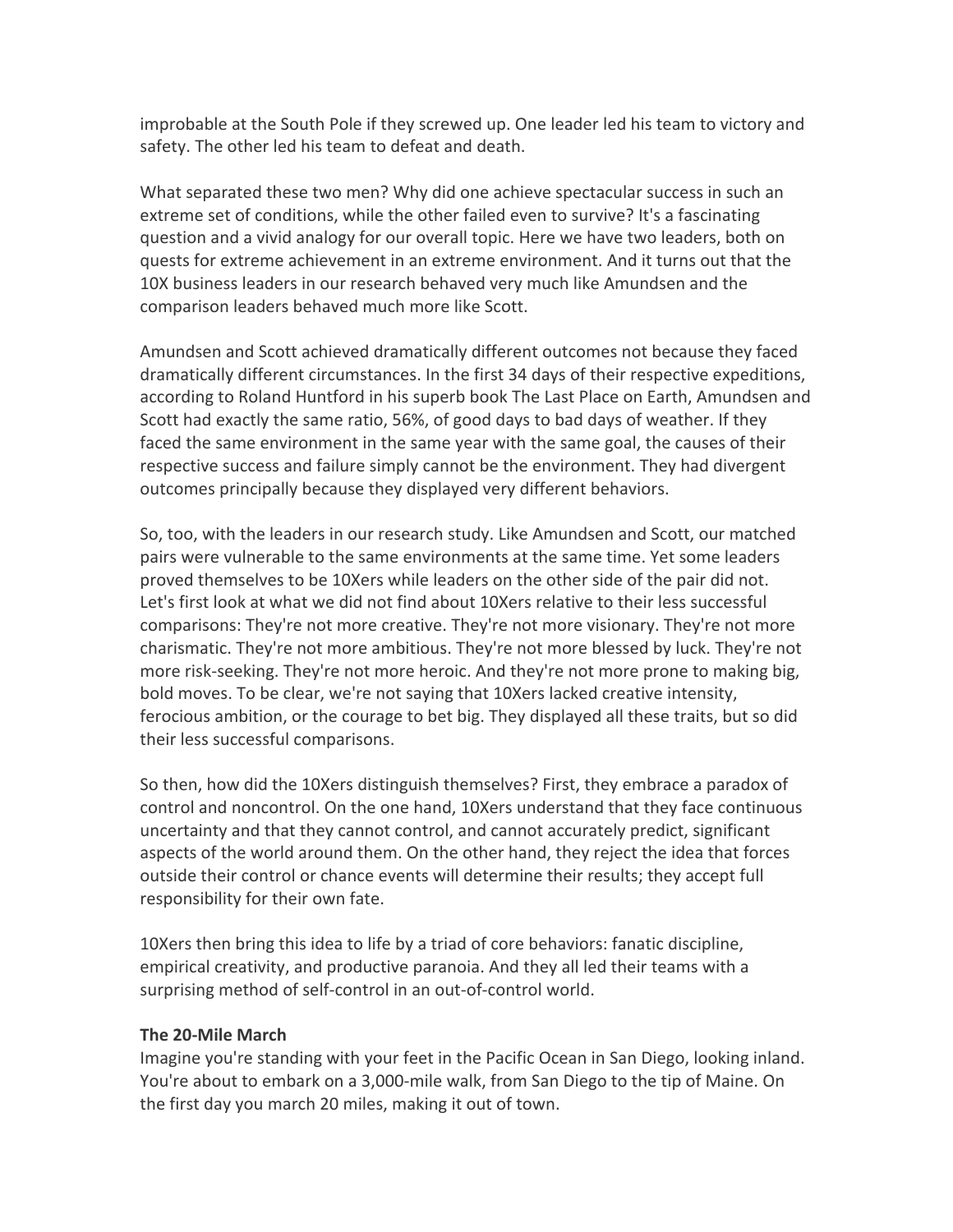On the second day you march 20 miles. And again, on the third day you march 20 miles, heading into the heat of the desert. It's hot, more than 100°F, and you want to rest in the cool of your tent. But you don't. You get up and you march 20 miles. You keep the pace, 20 miles a day.

Then the weather cools, and you're in comfortable conditions with the wind at your back, and you could go much farther. But you hold back, modulating your effort. You stick with your 20 miles.

Then you reach the Colorado high mountains and get hit by snow, wind, and temperatures below zero -- and all you want to do is stay in your tent. But you get up.

You get dressed. You march your 20 miles.

You keep up the effort -- 20 miles, 20 miles, 20 miles -- then you cross into the plains, and it's glorious springtime, and you can go 40 or 50 miles in a day. But you don't. You sustain your pace, marching 20 miles. And eventually, you get to Maine.

Now, imagine another person who starts out with you on the same day in San Diego. He gets all excited by the journey and logs 40 miles the first day.

Exhausted from his first gigantic day, he wakes up to 100° temperatures. He decides to hang out until the weather cools, thinking, "I'll make it up when conditions improve." He maintains this pattern -- big days with good conditions, whining and waiting in his tent on bad days -- as he moves across the western United States.

Just before the Colorado high mountains, he gets a spate of great weather and he goes all out, logging 40- to 50-mile days to make up lost ground. But then he hits a huge winter storm when utterly exhausted. It nearly kills him and he hunkers down in his tent, waiting for spring.

When spring finally comes, he emerges, weakened, and stumbles off toward Maine. By the time he enters Kansas City, you, with your relentless 20-mile march, have already reached the tip of Maine. You win, by a huge margin.

Now, think of medical-equipment maker Stryker as a 20-Mile March company.

When John Brown became CEO of Stryker (SYK) in 1977, he deliberately set a performance benchmark to drive consistent progress: Stryker would achieve 20% net income growth every year. This was more than a mere target, or a wish, or a hope, or a dream, or a vision. It was, to use Brown's own words, "the law." He ingrained "the law" into the company's culture, making it a way of life. (Twenty percent may seem like a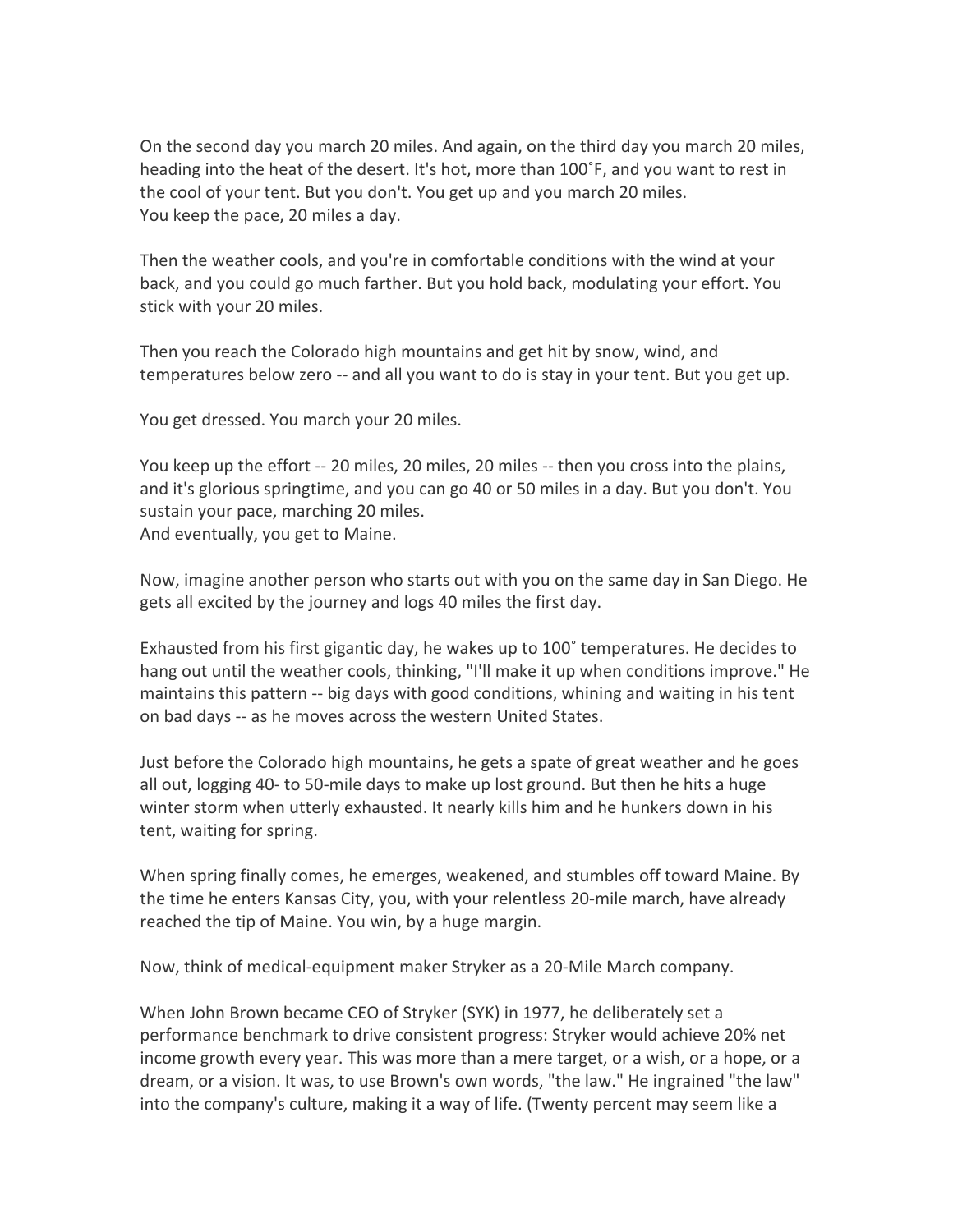high bar, but for a small company in an explosive industry, it was achievable.)

Brown created the "Snorkel Award," given to those who lagged behind; 20% was the watermark, and if you were below it, you needed a snorkel. Just imagine receiving a mounted snorkel from John Brown to hang on your wall so everyone can see that you're in danger of drowning. People worked hard to keep the snorkel off their walls. Stryker's annual division-review meetings included a chairman's breakfast. Those who hit their 20-Mile March went to John Brown's breakfast table. Those who didn't went to another breakfast. "They are well fed," said Brown, "but it is not the one where you want to go."

If your division fell behind for two years in a row, Brown would insert himself to "help," working around the clock to "help" you get back on track. "We'll arrive at an agreement as to what has to be done to correct the problem," said the understated Brown. You get the distinct impression that you really don't want to need John Brown's help. According to *Investor's Business Daily*, "John Brown doesn't want to hear excuses. Markets bad? Currency exchange rates are hurting results? Doesn't matter." Describing challenges Stryker faced in Europe due partly to currency exchange rates, an analyst noted, "It's hard to know how much of [the problem] was external. But at Stryker, that's irrelevant."

From the time John Brown became CEO in 1977 through 1998 (when its comparison, USSC, disappeared as a public company), and excluding a 1990 extraordinary gain, Stryker hit its 20-Mile March goal more than 90% of the time. Yet for all this selfimposed pressure, Stryker had an equally important self-imposed constraint: to never go too far, to never grow too much in a single year. Just imagine the pressure from Wall Street to increase growth when your direct rival is growing faster than your company. In fact, Stryker grew more slowly than USSC more than half the time. According to the *Wall Street Transcript*, some observers criticized Brown for not being more aggressive. Brown, however, consciously chose to maintain the 20-Mile March, regardless of criticism urging him to grow Stryker at a faster pace in boom years.

John Brown understood that if you want to achieve consistent performance, you need both parts of a 20-Mile March: a lower bound and an upper bound, a hurdle that you jump over and a ceiling that you will not rise above, the ambition to achieve and the self-control to hold back.

# **Southwest's radical restraint**

When we began this study, we thought we might see 10X winners respond to a volatile, fast-changing world full of new opportunities by pursuing aggressive growth and making radical, big leaps, catching and riding the Next Big Wave, time and again. And yes, they did grow, and they did pursue spectacular opportunities as they grew. But the less successful comparison cases pursued much more aggressive growth and undertook bigleap, radical-change adventures to a much greater degree than the 10X winners. The 10X cases exemplified what we came to call the 20-Mile March concept, hitting stepwise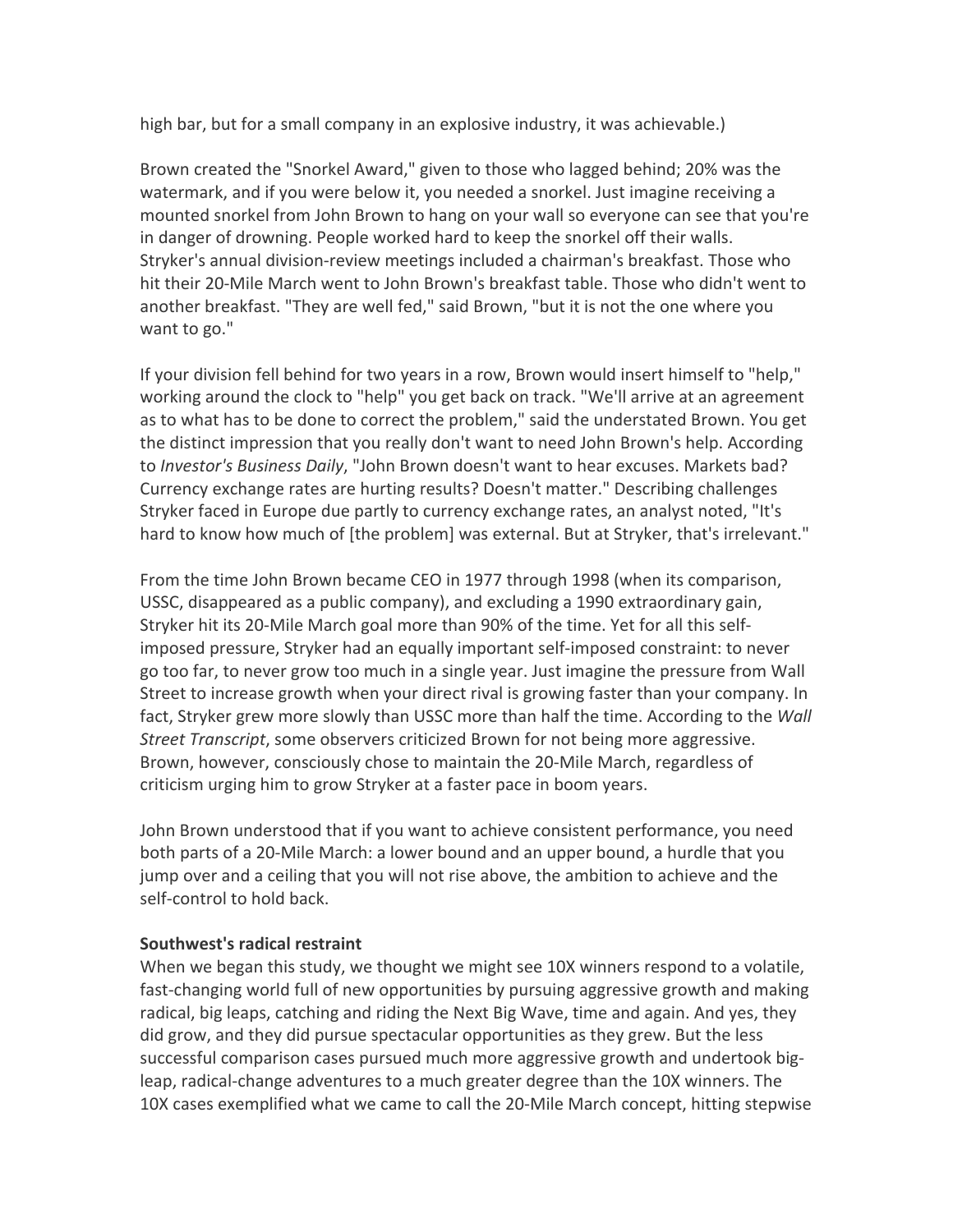performance markers with great consistency over a long period of time, and the comparison cases did not.

The 20-Mile March is more than a philosophy. It's about having concrete, clear, intelligent, and rigorously pursued performance mechanisms that keep you on track. The 20-Mile March creates two types of self-imposed discomfort:  $(1)$  the discomfort of unwavering commitment to high performance in difficult conditions, and (2) the discomfort of holding back in good conditions.

Southwest Airlines, for example, demanded of itself a profit every year, even when the entire industry lost money. From 1990 through 2003, the U.S. airline industry as a whole turned a profit in just six of 14 years. In the early 1990s it lost \$13 billion and furloughed more than 100,000 employees; Southwest remained profitable and furloughed not a single person. Despite an almost chronic epidemic of airline troubles, including highprofile bankruptcies of some major carriers, Southwest generated a profit every year for 30 consecutive years.

Equally important, Southwest had the discipline to hold back in good times so as not to extend beyond its ability to preserve profitability and the Southwest culture. It didn't expand outside Texas until nearly eight years after starting service, making a small jump to New Orleans. Southwest moved outward from Texas in deliberate steps -- Oklahoma City, Tulsa, Albuquerque, Phoenix, Los Angeles -- and didn't reach the Eastern Seaboard until almost a quarter of a century after its founding. In 1996 more than 100 cities clamored for Southwest service. And how many cities did Southwest open that year? Four.

At first glance, this might not strike you as particularly significant. But stop to think about it. Here we have an airline setting for itself a standard of consistent performance that no other airline achieves. Anyone who said they'd be profitable every year for nearly three decades in the airline business -- the airline business! -- would be laughed at. No one does that. But Southwest did. Here also we have a publicly traded company willing to leave growth on the table. How many business leaders of publicly traded companies have the ability to leave gobs of growth on the table, especially during boom times when competitors do not leave growth on the table? Few, indeed. But Southwest did that too.

Some people believe that a world characterized by radical change and disruptive forces no longer favors those who engage in consistent 20-Mile Marching. Yet the great irony is that when we examined just this type of out-of-control, fast-paced environment, we found that every 10X company -- unlike their less-successful peers -- exemplified the 20-Mile March principle during the era we studied.

#### **Progressive's marching mantra**

In the early 1970s, Progressive Insurance CEO Peter Lewis articulated a stringent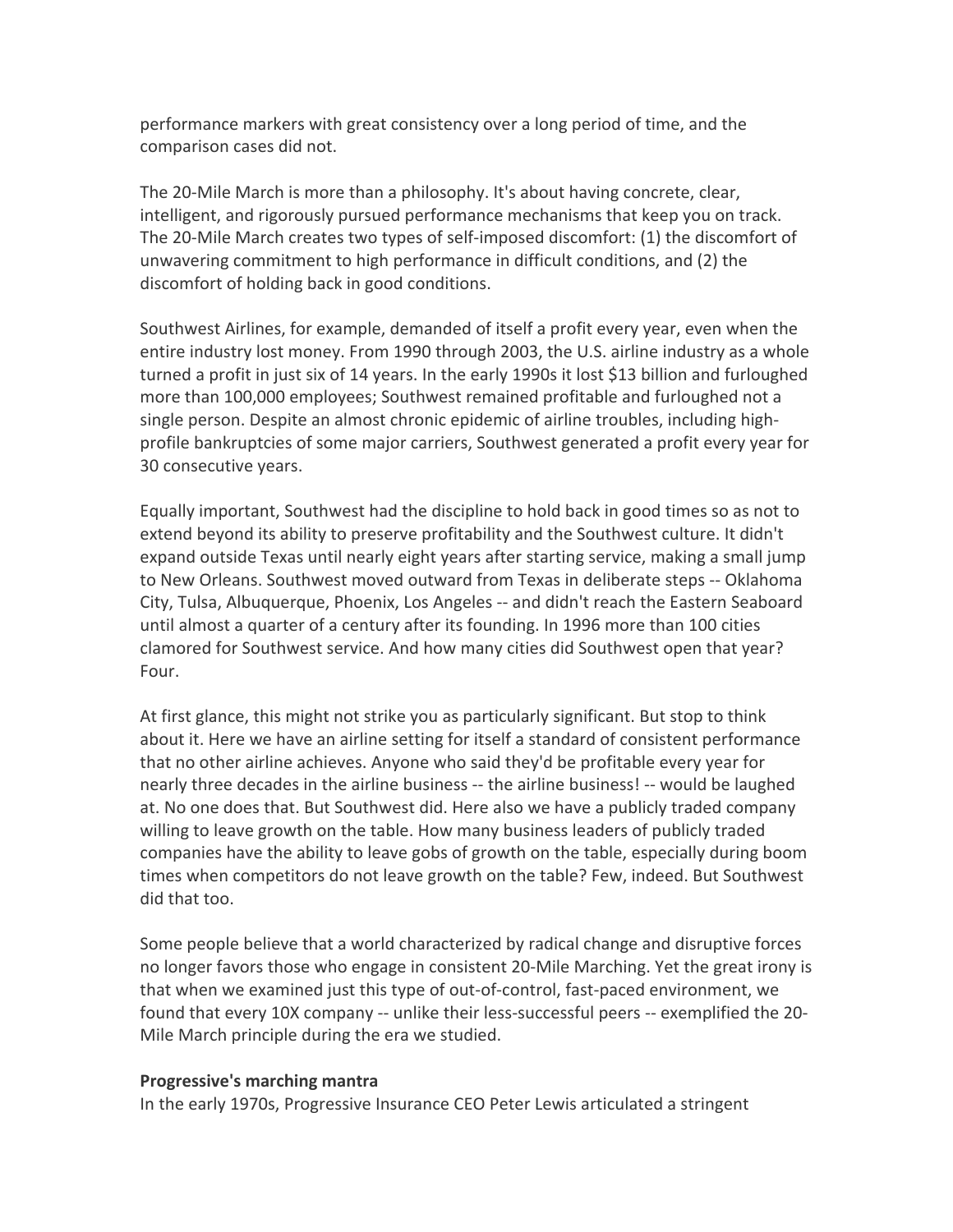performance metric: Progressive should grow only at a rate at which it could still sustain exemplary customer service and achieve a profitable "combined ratio" averaging 96%.

What does a combined ratio of 96% mean? If you sell \$100 of insurance, you should need to pay out no more than \$96 in losses plus overhead combined. The combined ratio captures the central challenge for the insurance business, pricing premiums at a rate that'll allow you to pay out on losses, service customers, and earn a return. If a company lowers prices to increase growth, its combined ratio could deteriorate. If it misjudges risks or mismanages its claims service, its combined ratio will suffer. If the combined ratio climbs over 100%, the company loses money on its insurance business.

Progressive's "profitable combined ratio" mantra became like John Brown's 20% law, a rigorous standard to accomplish year in and year out. Progressive's stance: If competitors lower rates in an unprofitable bid to increase share -- fine, let them do so!

We will not chase them into senseless self-destruction. Progressive had an unequivocal commitment to the profitable combined ratio, no matter what conditions it faced, how its competitors behaved, or what seductive growth opportunities beckoned. Said Lewis in 1972: "There is no excuse, not regulatory problems, not competitive difficulties, not natural disaster, for failing to do so." Progressive achieved a profitable combined ratio 27 out of 30 years, 1972-2002, and averaged just better than its 96% target.

Do you need to accomplish your 20-Mile March with 100% success? Progressive and its fellow 10X companies didn't have a perfect record, only a near-perfect record, but they never saw missing a march as "okay." If they missed it even once, they obsessed over what they needed to do to get back on track: There's no excuse, and it's up to us to correct for our failures, period.

The 20-Mile March imposes order amid disorder, consistency amid swirling inconsistency. But it works only if you actually achieve your march year after year. If you set a 20-Mile March and then fail to achieve it -- or worse, abandon fanatic discipline altogether -- you may well get crushed by events.

## **Why 20-Mile Marchers win**

Twenty-Mile Marching helps turn the odds in your favor for three reasons. First, it builds confidence in your ability to perform well in adverse circumstances. Confidence comes not from motivational speeches, charismatic inspiration, wild pep rallies, unfounded optimism, or blind hope. Taciturn, understated, and reserved, John Brown at Stryker avoided all of that. Stryker earned its confidence by actual achievement, accomplishing stringent performance standards year in and year out, no matter the industry conditions. Accomplishing a 20-Mile March, consistently, in good times and bad, builds confidence. Tangible achievement in the face of adversity reinforces the 10X perspective: We are ultimately responsible for improving performance. We never blame circumstance; we never blame the environment.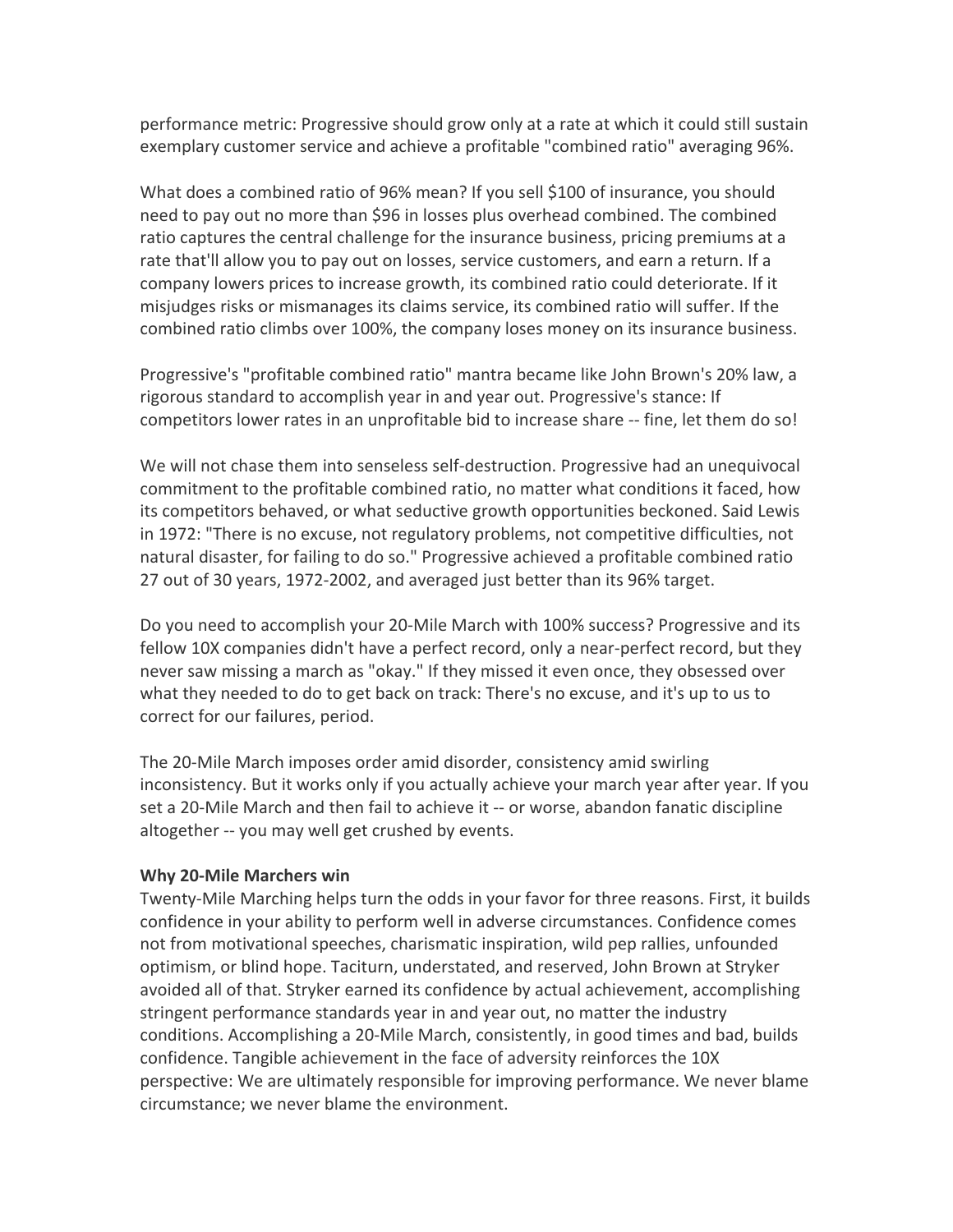Second, 20-Mile Marching reduces the likelihood of catastrophe when you're hit by turbulent disruption. In a setting characterized by unpredictability, full of immense threat and opportunity, you cannot afford to leave yourself exposed to unforeseen events. If you're hiking in the warm, comfortable glow of a spring day on a nice, wide, wandering trail near your home, you can overextend yourself and you might need to take two Advil to soothe your sore muscles when you're done. But if you're climbing in the Himalayas or journeying to the South Pole, going too far can have much more severe consequences from which you might never recover. You can get away with failing to 20-Mile March in stable times for a while, but doing so leaves you weak and undisciplined, and therefore exposed when unstable times come. And they will always come.

Third, 20-Mile Marching helps you exert self-control in an out-of-control environment. On Dec. 12, 1911, Amundsen and his team reached a point 45 miles from the South Pole. He had no idea of Scott's whereabouts. Scott had taken a different route slightly to the west, so for all Amundsen knew, Scott was ahead of him. The weather had turned clear and calm, and sitting high on the smooth Polar Plateau, Amundsen had perfect ski and sled conditions for the remainder of the journey to the South Pole. Amundsen noted, "Going and surface as good as ever. Weather splendid -- calm with sunshine." His team had journeyed more than 650 miles, carving a path straight over a mountain range, climbing from sea level to over 10,000 feet. And now, with the anxiety of "Where's Scott?" gnawing away, his team could reach its goal within 24 hours in one hard push.

And what did Amundsen do?

## He went 17 miles.

Throughout the journey, Amundsen adhered to a regimen of consistent progress, never going too far in good weather, careful to stay far away from the red line of exhaustion that could leave his team exposed, yet pressing ahead in nasty weather to stay on pace. Amundsen throttled back his well-tuned team to travel between 15 and 20 miles per day, in a relentless march to 90°south. When a member of Amundsen's team suggested they could go faster, up to 25 miles a day, Amundsen said no. They needed to rest and sleep so as to continually replenish their energy.

In contrast, Scott would sometimes drive his team to exhaustion on good days and then sit in his tent and complain about the weather on bad days. In early December, Scott wrote in his journal about being stopped by a blizzard: "I doubt if any party could travel in such weather." But when Amundsen faced conditions comparable to Scott's, he wrote in his journal, "It has been an unpleasant day -- storm, drift, and frostbite, but we have advanced 13 miles closer to our goal." Amundsen clocked in at the South Pole right on pace, having averaged 15½ miles per day.